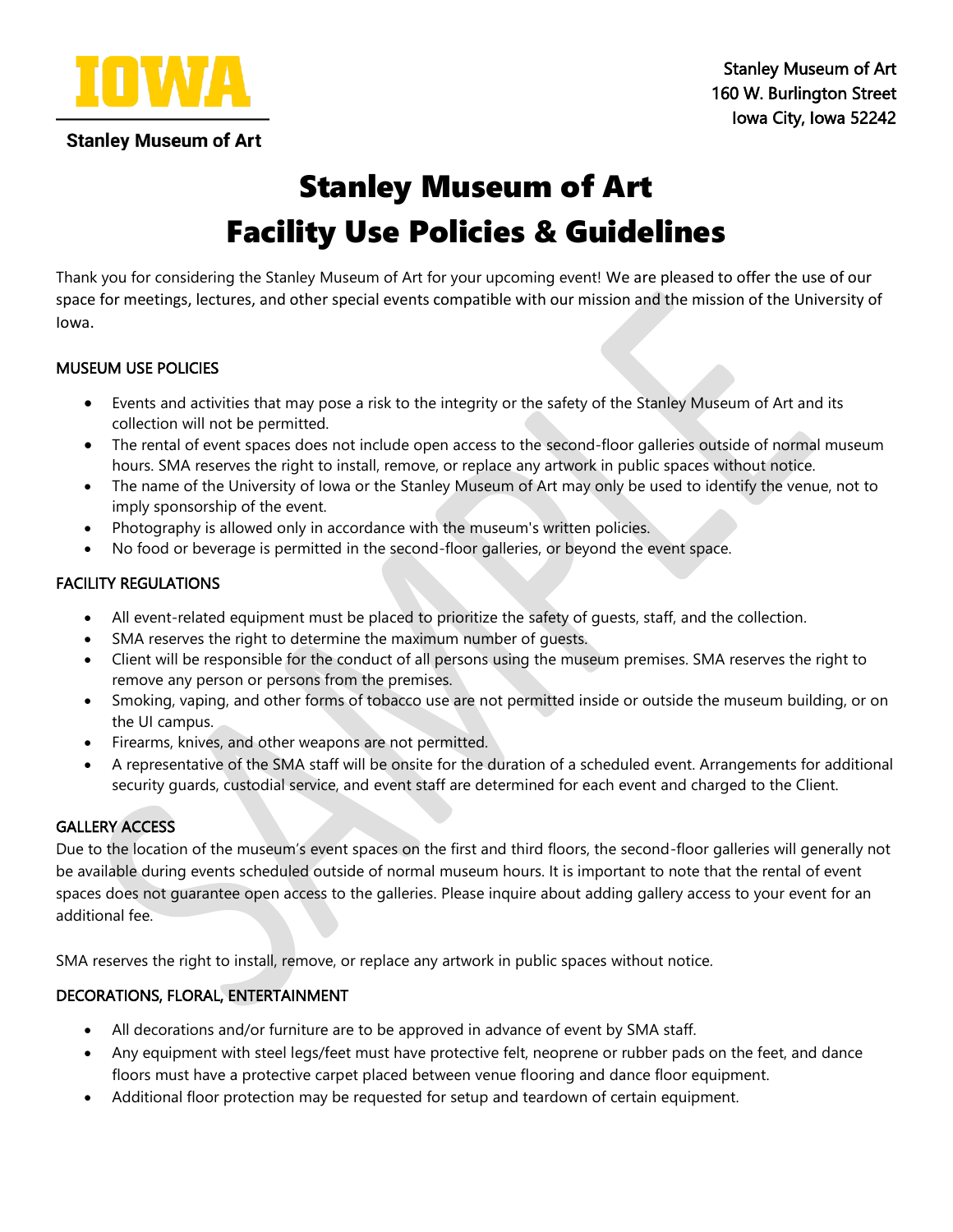- Props and signage must be freestanding and be placed to prioritize the safety of the artwork, with nothing affixed to the walls, ceilings, or floors.
- All desired floral arrangements must be sourced from a professional florist. Flower petals may be thrown outdoors only and be completely removed during cleanup of the event.
- Logistics for musicians or other entertainment will require prior approval of designated museum staff.
- Prohibited items include but are not limited to: Candles or other open-flame, confetti, glitter, thrown rice or birdseed, helium balloons, smoke, bubble, and fog machines, untreated live plant material.

#### CATERING & ALCOHOL

[University Catering](https://catering.uiowa.edu/events) is the preferred caterer for events at the Stanley Museum of Art. Outside caterers require advance approval from SMA, and all menus must be reviewed within 14 days of the event. Any desired food and beverage arrangements are the responsibility of the client and must be coordinated directly through the caterer.

Food and beverage are only permitted within the event space and are strictly prohibited from the second-floor galleries.

Per the UI liquor license, only University Catering may serve alcohol on campus. For catered events, all arrangements for alcoholic beverages must be made through the University Catering office. Use of alcoholic beverages is subject to the UI regulations. Client hereby agrees to indemnify and hold the SMA harmless from all liability as a result thereof, including the negligence of Client and/or Client's guests. The SMA reserves the right to cut off any guest. The bar may shut down at the discretion of the SMA for any safety and/or legal reasons. Absolutely no outside alcohol is permitted.

#### SETUP & TEARDOWN

Arrival and departure times as stated in the final Facility Use Agreement are fixed and not subject to negotiations on the day of the event. Client is responsible for all setup, teardown, and general cleanup needed to return the space to its original condition. Exact timing is subject to the schedule of the museum and nature of event.

Arrival/setup/teardown plans should be confirmed with the museum no less than 14 days prior to the event. All rental equipment must be removed immediately following your event.

#### **INSURANCE**

Client shall provide Commercial General Liability insurance with a minimum of \$1,000,000 per occurrence naming the State of Iowa; Board of Regents, State of Iowa; and University of Iowa as additional insured. A Certificate of Insurance shall be provided as evidence of compliance with this requirement no less than 60 days before the Event. This coverage can typically be added to your existing homeowner or business policy at little to no additional cost or purchased separately.

#### PAYMENT, CANCELLATION, FEES

The Client assumes responsibility for payment of the applicable fees and charges associated with use of the facility. Payment in full is required within 14 days of the event. Additional charges will be billed in a final invoice if necessary.

A deposit in the amount of 50% of the total event fee is required at the time of booking. (Not required for UI affiliated events.)

Cancellation of a scheduled event will result in the forfeit of a partial or full amount of the provided deposit. A sixty (60) calendar day cancellation notice will return an 80% refund to the Client, with all advance payments becoming nonrefundable within fifty-nine (59) calendar days of the event. The Client will be responsible for any expenses incurred by SMA prior to cancellation.

The facility use fee is based on each space's unique minimum time requirement. This fee includes use of the indicated space, onsite AV equipment, restroom access, and select pieces of museum furniture when available. Additional services may be required for the safety and success of the event, including but not limited to equipment, custodial, security,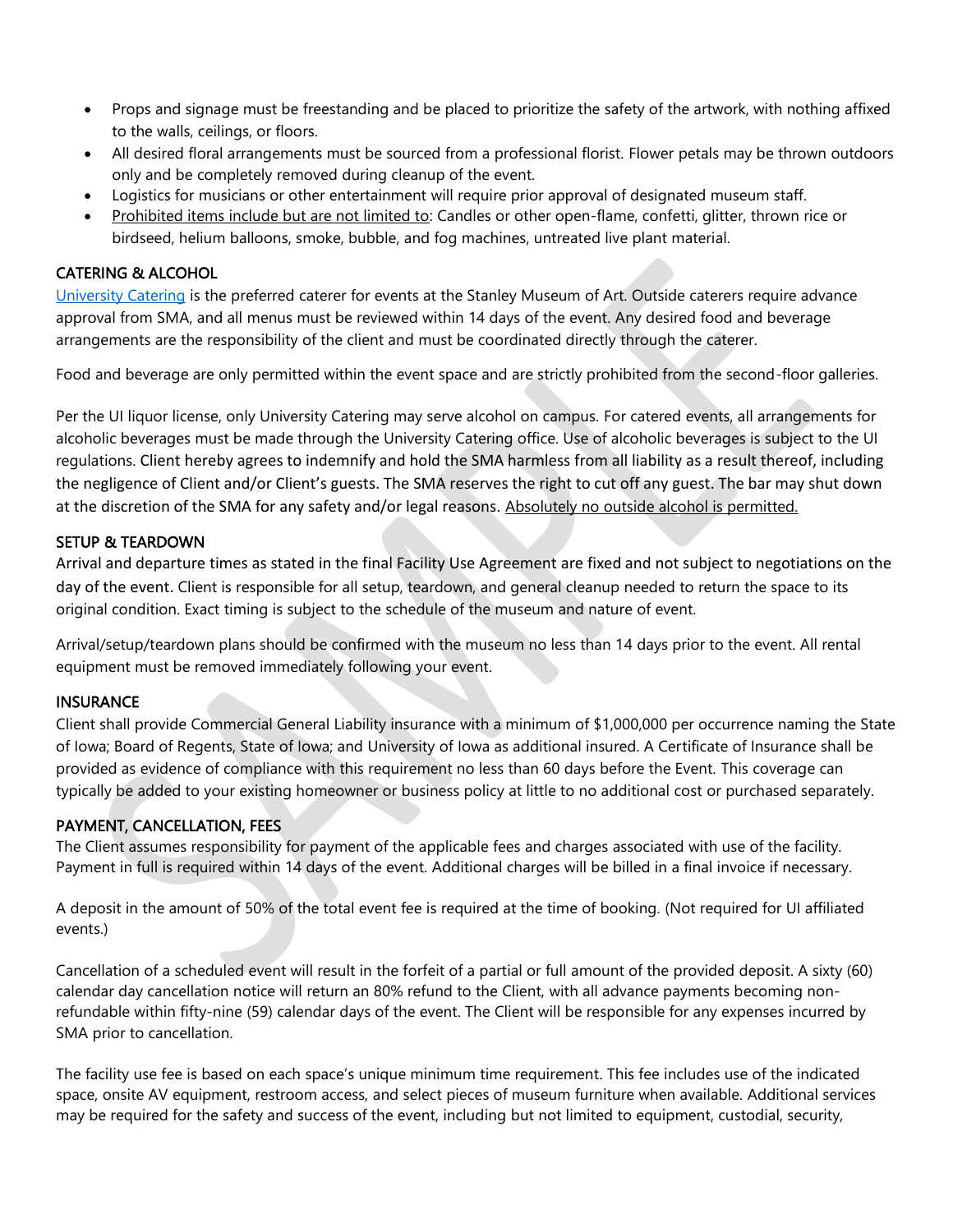supervisory staff. Events running longer than the minimum time requirement will be charged an additional hourly fee. A customized estimate will be calculated at the time of booking. Additional fees may also be assessed for items including but not limited to damages, excessive cleaning, and extra guests.

#### BOOKING PROCESS

Consideration of requests is based upon their relationship to the museum's mission, their timing in relation to other museum-sponsored programming, and their compatibility with the safety and security of the museum and collection. Approval of a similar past event does not mean a new event can be accommodated.

The lobby and both terraces are only offered for rental when the museum is closed to the public. It is recommended that requests for these spaces be submitted at least six months in advance. The Seminar Room is available during normal business hours only.

Please allow staff one week to review event requests. Once an event is approved, you will be contacted by SMA staff with an expense estimate, requested deposit amount, and instructions on next steps.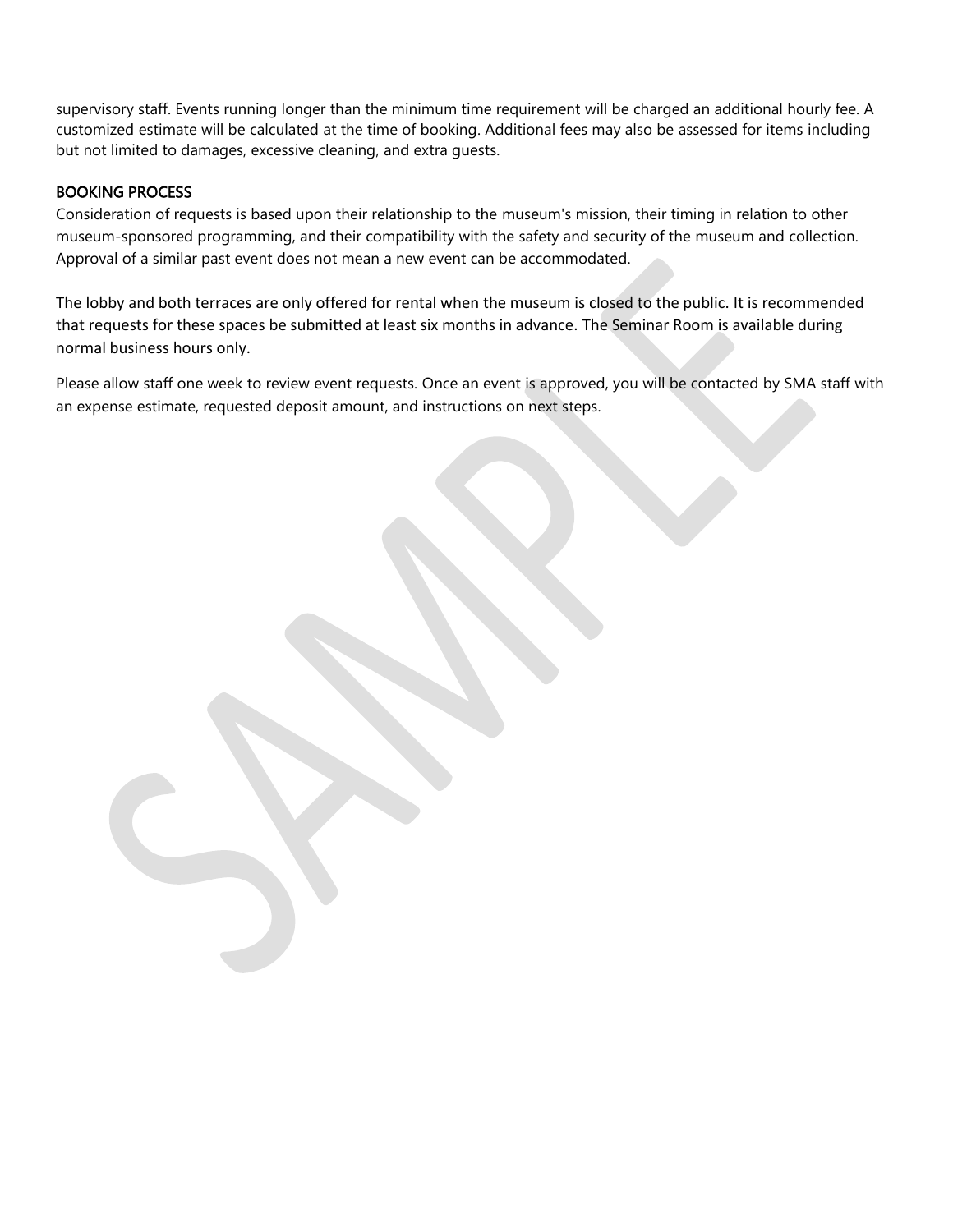# STANLEY MUSEUM OF ART SPECIAL EVENT FACILITY USE AGREEMENT

This Facility Use Agreement (hereinafter referred to as the Agreement) is made between the University of Iowa, 105 Jessup Hall, Iowa City, Iowa 52242 (hereinafter referred to as UNIVERSITY) and \_\_\_\_\_\_\_\_\_\_\_\_\_\_\_\_ (hereinafter referred to as USER).

In consideration of the mutual promises and conditions contained in this Agreement, and for good and valuable consideration, UNIVERSITY and USER agree as follows:

- 1. The UNIVERSITY agrees to allow access to \_\_\_\_\_\_\_\_\_\_\_\_\_\_\_\_\_\_\_\_\_\_\_\_\_\_\_\_\_\_\_\_ to USER on \_\_\_\_\_\_\_\_\_\_\_, 2022 from **AM/PM to AM/PM** for the purpose of \_\_\_\_\_\_\_\_\_\_\_\_\_\_\_\_\_\_\_\_\_\_\_\_\_\_\_\_\_\_\_\_\_\_\_\_ (hereinafter referred to as the EVENT).
- 2. **DEPOSIT & CANCELLATION:** A deposit in the amount of 50% of the total EVENT fee is required at the time of booking. The deposit will be included as part of the facility rental fee.

Cancellation of a scheduled event will result in the forfeit of a partial or full amount of the provided deposit. A sixty (60) calendar day cancellation notice will return an 80% refund to the Client, with all advance payments becoming non-refundable within fifty-nine (59) calendar days of the EVENT. The USER will be responsible for any expenses incurred by the UNIVERSITY prior to cancellation.

3. PAYMENT & FEES: USER assumes responsibility for payment of the applicable fees and charges associated with use of the facility. Payment in full is required within 14 days of the EVENT. Additional charges including but not limited to damages, excessive cleaning, late end time, and extra guests will be billed in a final invoice if necessary.

> USER shall remit the balance due fourteen (14) days prior the date of the EVENT. Any and all payments shall be remitted to:

# STANLEY MUSEUM OF ART 160 WEST BURLINGTON ST. IOWA CITY, IA 52242

4. SETUP & TEARDOWN: Under no circumstances will outside users be given keys or allowed time in the EVENT space without authorized staff present.

USER is responsible for all setup, teardown, and general cleanup needed to return the space to its original condition. Exact timing is subject to the schedule of the UNIVERSITY and nature of event.

UNIVERSITY is not responsible for any lost, stolen or damaged items and will not be responsible for any items left after the EVENT

All rental equipment must be removed immediately following EVENT.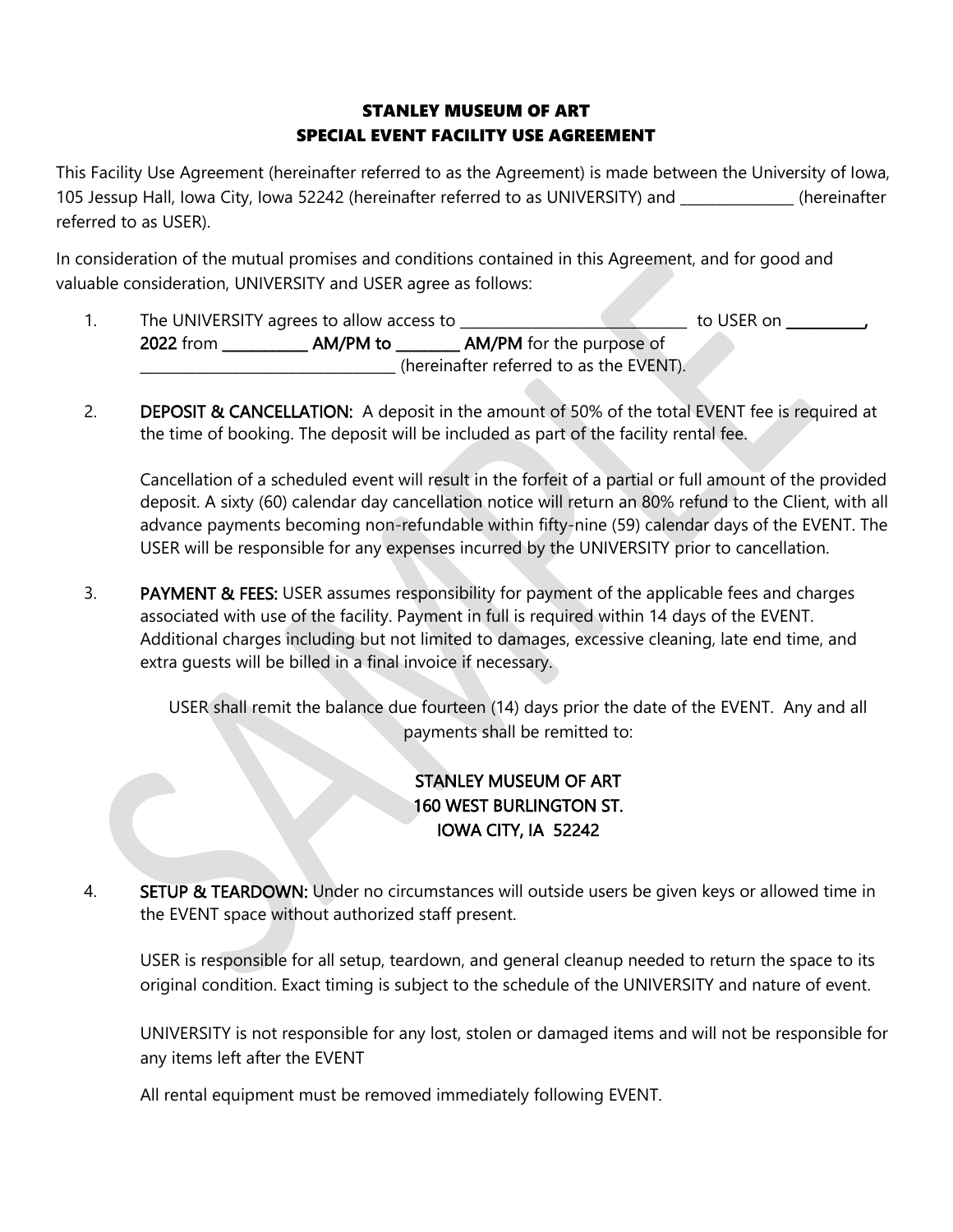- 5. SECURITY: The USER agrees to pay security fees as invoiced by UNIVERSITY.
- 6. PARKING: The UNIVERSITY is not providing parking for this EVENT.
- 7. EVENT PERMITS: USER shall obtain all necessary city, county and/or state permits.
- 8. MUSEUM POLICIES: The USER agrees to adhere to Stanley Museum of Art Policies and Facility Use Policies & Guidelines while using the space.
	- a. UNIVERSITY reserves the right, within its sole discretion, to not approve use of the SMA for any EVENT which could put the integrity and safety of the SMA and/or Works of Art at risk.
	- b. UNIVERSITY reserves the right of prior approval of all printed materials pertaining to the EVENT.
	- c. UNIVERSITY reserves the right to determine the maximum number of guests.
	- d. USER will be responsible for the conduct of all persons using the museum premises. UNIVERSITY reserves the right to remove any person or persons from the premises.
- 9. DECORATIONS & ENTERTAINMENT: USER agrees to obtain the prior written approval of the UNIVERSITY for any decorations, musicians, or other entertainment for the EVENT.
- 10. CATERING: No food or drink is allowed in the second-floor galleries, or beyond the event space. [University Catering](https://catering.uiowa.edu/events) is the preferred caterer for events at the Stanley Museum of Art (SMA). The USER agrees that any catering plans for the EVENT shall be approved in advance by SMA staff.
- 11. SOLICITATION: No selling of food or other goods or merchandise of any type on UNIVERSITY property by any group will be allowed.
- 12. COMPLIANCE WITH LAW AND UNIVERSITY POLICIES: USER shall comply with, and shall require its employees, agents, subcontractors and guests to comply with all applicable laws, regulations, ordinances and UNIVERSITY policies. UNIVERSITY policies are set forth at [www.opsmanual.uiowa.edu.](http://www.opsmanual.uiowa.edu/) UNIVERSITY policies prohibit or impose restrictions on the following on UNIVERSITY property: (a) smoking; (b) alcohol; (c) controlled substances; (d) weapons; (e) fireworks and highly flammable materials; (f) gambling; (g) animals; and (h) motor vehicles on UNIVERSITY sidewalks and outdoor green space areas.

# 13. INSURANCE:

- a. LIABILITY INSURANCE: USER shall obtain and maintain commercial general liability insurance for bodily injury and property damage of not less than One Million and 00/100 dollars (\$1,000,000.00) per occurrence.
- b. The Commercial General Liability and Commercial Automobile Liability policies required herein shall be endorsed to include the State of Iowa; University of Iowa; Board of Regents, State of Iowa, their agents, officials, and employees as additional insured.
- c. USER agrees to waive any right of subrogation against the UNIVERSITY, State of Iowa, and Board of Regents, State of Iowa for any claim paid by USER's liability insurance required herein.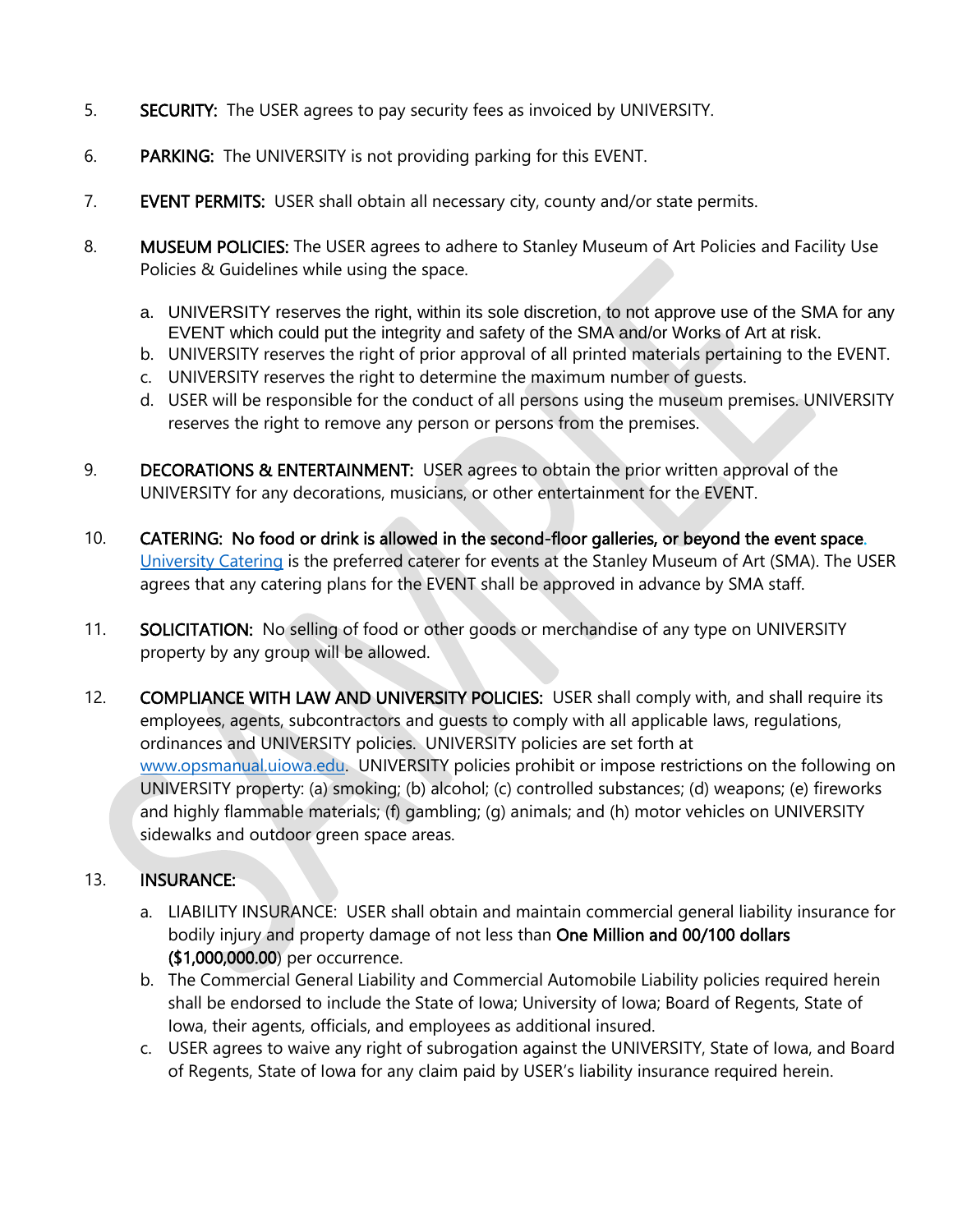- 14. USER agrees not to make, or permit to be made, any alterations, additions or improvements to the area without first obtaining prior written consent of the UNIVERSITY. USER shall indemnify and hold harmless the UNIVERSITY, State of Iowa, and Board of Regents, State of Iowa from any and all liability and claims for damages of every kind and nature on account of or arising out of such alterations, additions or improvements.
- 15. USER has examined, or waives any right thereto, the premises prior to the execution of the Agreement, knows the condition thereof, and acknowledges that no representation or warranty as to the condition or repair of the premises has been made by the UNIVERSITY. At the expiration of the usage, USER agrees to be responsible for any repairs or replacements required for the facility which were caused by its usage, less normal wear and tear.
- 16. UNIVERSITY reserves the right to inspect the EVENT space, access the EVENT space to perform maintenance, enforce applicable laws, regulations, and policies and remove any person who is disruptive to UNIVERSITY's operations or where UNIVERSITY reasonably believes such person is acting in an unsafe manner or may cause or has caused harm to people, the EVENT space, or other property.
- 17. USER agrees to accept full responsibility for any and all claims on account of damage to or loss of property or on account of personal injury or death, caused by the acts or omissions of USER or USER's members, officials, employees, agents, representatives, guests or invitees, arising out of the use of the premises pursuant to this Agreement. USER further agrees to indemnify and hold harmless the UNIVERSITY, the State of Iowa and the Board of Regents, State of Iowa against any and all such claims.
- 18. UNIVERSITY shall not be liable for personal injury or for any damage to property of USER, or USER's members, officials, employees, agents, representatives, guests or invitees, from whatever source, unless such loss or damage is the direct result of the negligent acts or omissions of UNIVERSITY to the extent permitted by Chapter 669 Iowa Code.
- 19. UNIVERSITY shall not be liable to the USER for any failure to perform any of the terms or conditions of this agreement which are attributable to war, an act of God, a strike, a lockout, or any other reasonably unforeseeable cause beyond the control of the parties hereto.
- 20. The parties shall not use the name or trademarks of the other party or the name of the other party's employees in publicity or advertising without the prior written consent of the other party. USER may use UNIVERSITY's name when providing the location of USER's EVENT. Unless express written permission has been granted, USER shall not represent or imply that it is affiliated with UNIVERSITY or that USER's EVENT is endorsed or approved by UNIVERSITY.
- 21. This agreement constitutes the entire understanding between the parties and may be amended by written agreement of the Parties.